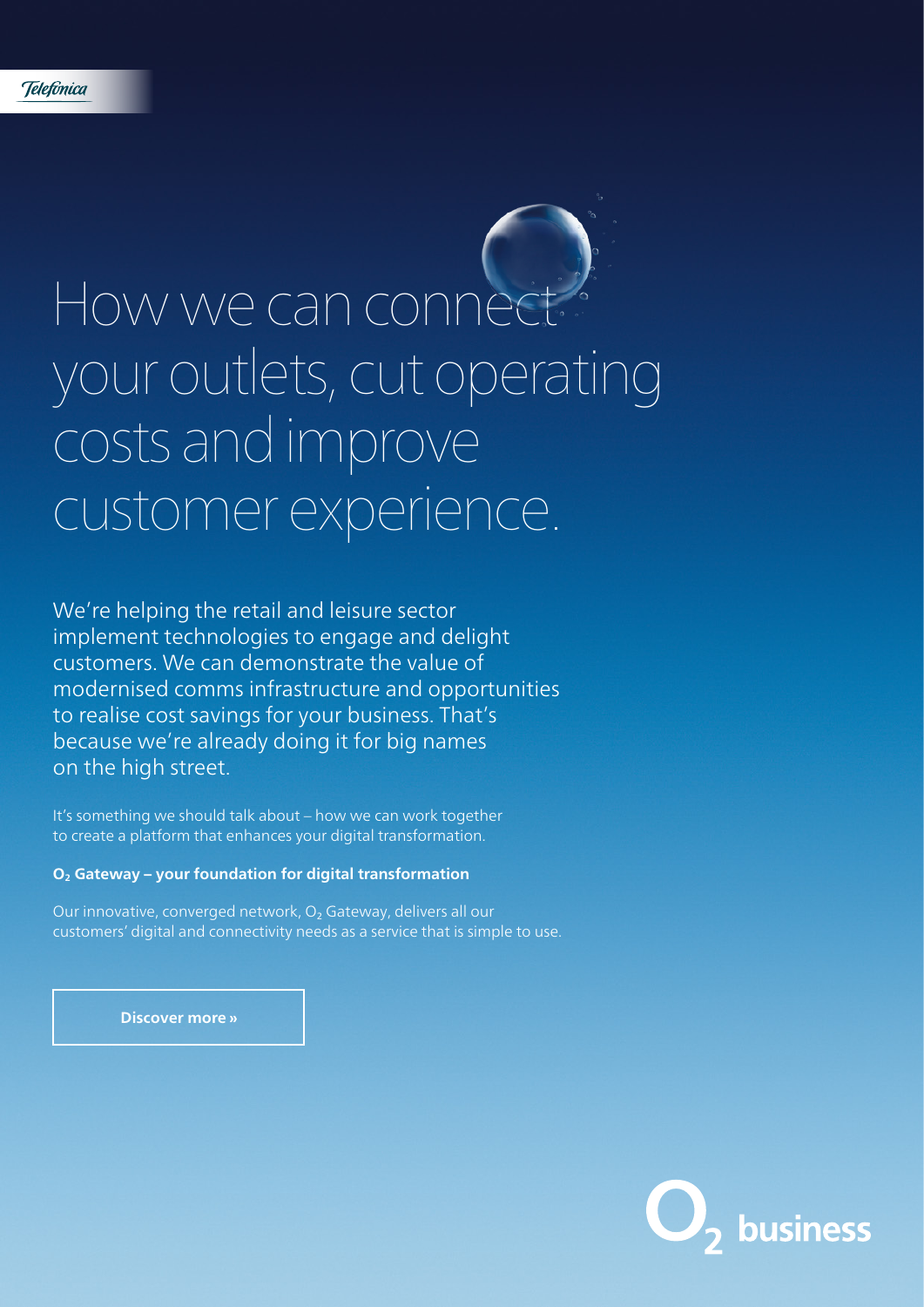## Time for a new way of working

Rising customer expectations. Battling for market share. Delivering an integrated experience across every touch point. Growing profitability.

Don't worry, they are common challenges. And digitisation is disrupting everything. Whether it's customer buying patterns, new types of competitors or different ways to source and manage staffing. Digital technologies are offering new opportunities to communicate, understand customer motivation and generate loyalty through better use of data. The net result: omni-channel experiences with customers at the very centre.

With O<sub>2</sub> Gateway you can underpin your digital transformation **and stay one step ahead.** 

### **"**

We're always looking for ways to interact with our customers which reflects how they use technology. We have embraced technology both in terms of what it can do to drive efficiency and how it can improve the customer experience.

**"**

**Mark Price, Managing Director, Waitrose**

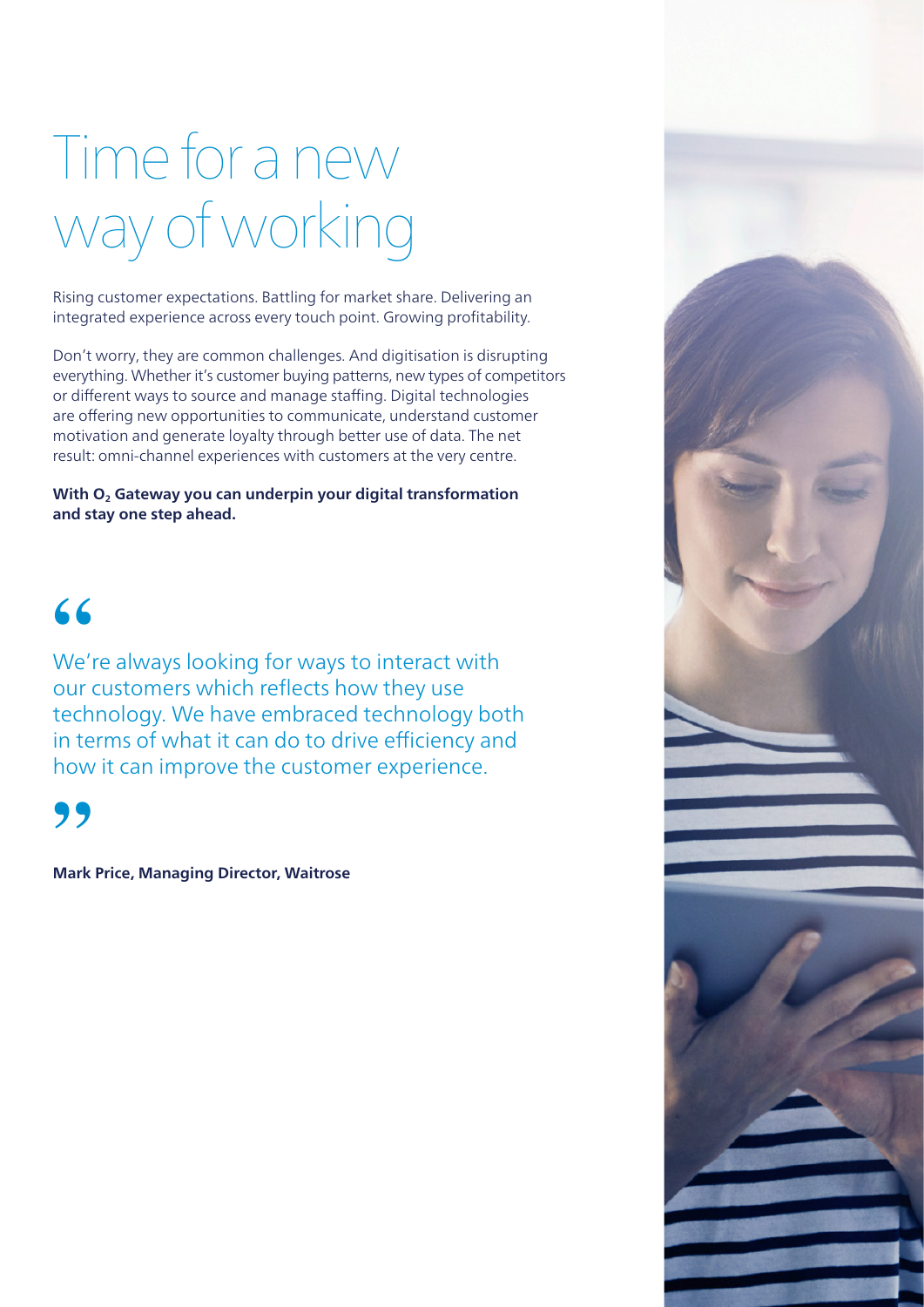

### Introducing O<sub>2</sub> Gateway

As your technology partner, we can help transform how the right comms infrastructure empowers your business.

O2 Gateway offers that single integrated connectivity platform, entirely owned and managed by  $O<sub>2</sub>$ , giving you converged access to multiple services with one point of contact and one SLA.

#### **What does this mean?**

O2 Gateway will seamlessly connect your sites and your people to all the services and business applications they need. Designed as one platform and built to be future-proof, so you can add new technologies and applications quickly, plus scale up and down at your own pace as your business demands. It offers the best platform for digital infrastructure – no other provider offers this with the same end-to-end capabilities or flexible pricing.

The combined effect on your business will be rapid improvements in your cost base, customer satisfaction and competitive advantage.

#### An optimistic outlook

#### **Effective digital transformation addresses key challenges:**

- Understanding changing customer behaviour and buying patterns through data insight
- Connecting technologies to deliver better experiences that encourage people to buy more or stay longer
- Empowering staff to provide a higher standard of service that results in loyal customers
- Putting in place the building blocks to create a truly omni-channel retail or leisure brand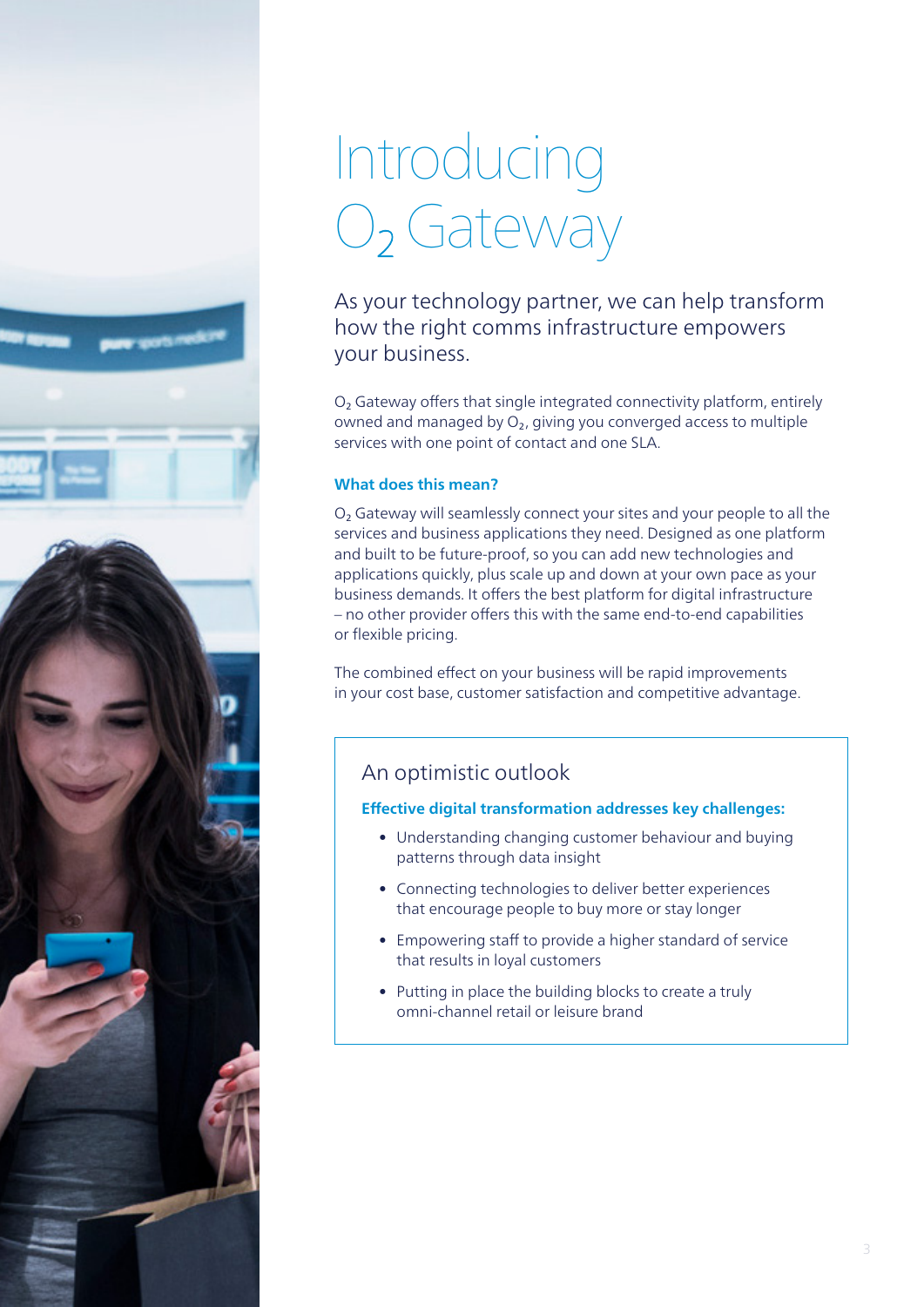### Your one-stop-shop for connectivit

Whether it is internet access or as a site-to-site corporate WAN transit, O<sub>2</sub> Gateway provides the connectivity for all your digital needs. Because  $O_2$  Gateway is wholly owned end-to-end by  $O_2$ , adding new digital services is simple and quick without having to wait for a legacy WAN provider to catch up.

#### **Improving everyday efficiency**

When your people can communicate and collaborate without disruption, you can be more productive. O<sub>2</sub> Gateway optimises your infrastructure so your head office, site managers and frontline people can interact with ease. It works seamlessly with 3G and 4G, so there's no need for messy VPNs. It also allows you to offer single-number services to your customers, making it easier for them to contact you.

#### **Supporting the digital ecosystem in a global market**

O<sub>2</sub> Gateway offers connectivity to the largest digital ecosystem in the market, allowing customers direct cloud connectivity to Amazon Web Servers, Microsoft Azure, O365, Google and Oracle cloud services. It seamlessly enables SIP, UC as a Service, private cloud and O2 Wifi access. And through our Telefonica global reach, O<sub>2</sub> Gateway WAN connectivity can be extended to over 125 countries around the world.

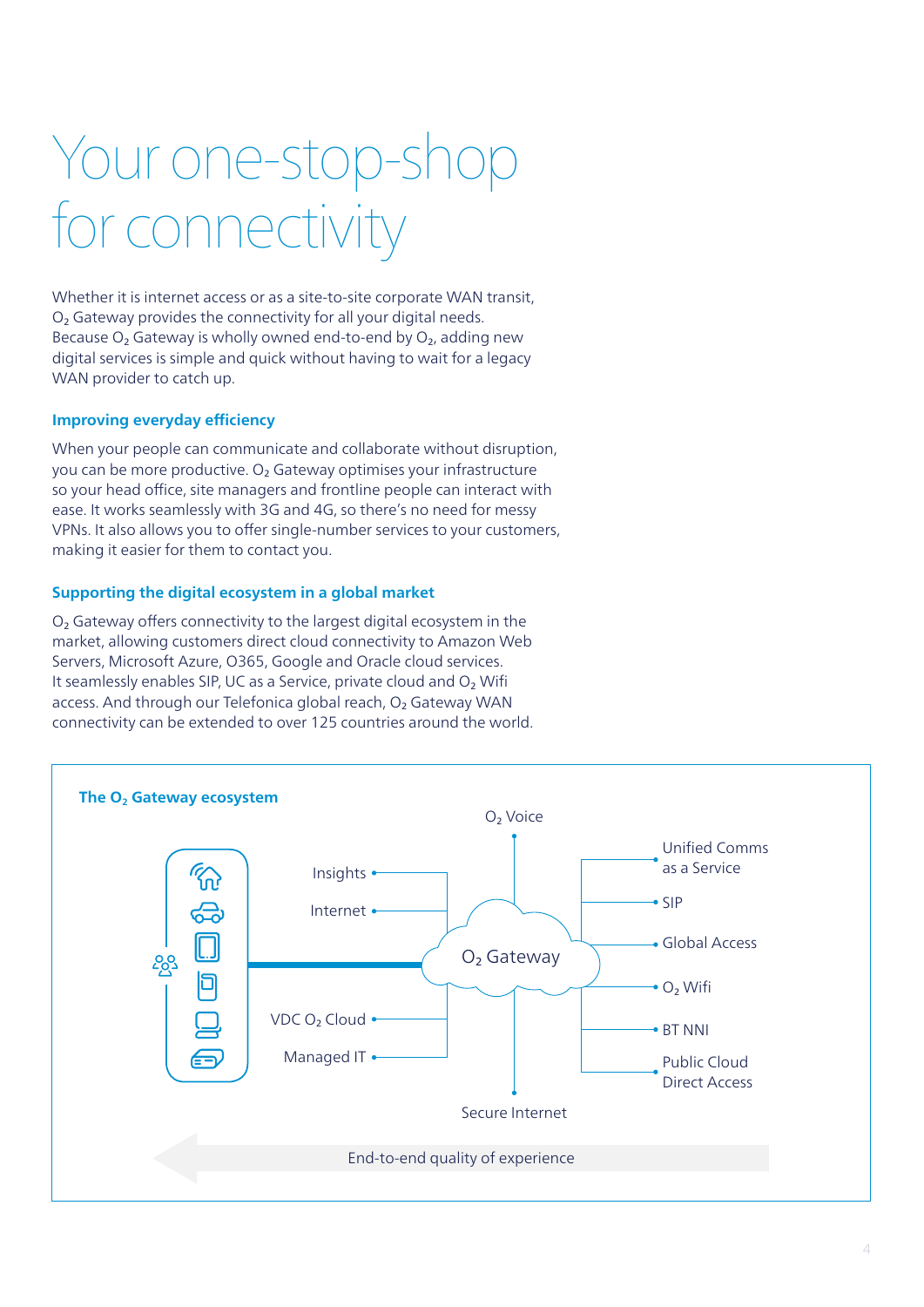

#### **Giving you greater agility**

Once connected to O<sub>2</sub> Gateway, you'll be able to roll out new or additional services quickly and scale bandwidth up or down. Changes like these are unlikely to disrupt the physical infrastructure, which means rapid deployment and faster adoption.

With integrated 4G and ready for 5G, O<sub>2</sub> Gateway also makes it easy to connect new sites to the corporate network faster than with traditional fixed infrastructure.

As well as a single, attractive commercial agreement, you can add services easily and reduce costs. If you have  $O<sub>2</sub>$  Wifi but want to add Skype for Business or MiCloud, we can just switch it on.

#### **Offering a simple and secure experience**

Because O<sub>2</sub> Gateway is a converged platform, we have better control over services and user experience. If any problems arise, we'll sort them out rather than leave you to juggle multiple providers. One partner and one set of SLAs helps you deal with issues before they impact your bottom line.

O<sub>2</sub> Gateway also makes access to the corporate network much smoother. Remote workers on any devices get the same secure, direct connections as those at headquarters. All mobile devices are given private access points that keep data separate and secure from the internet.

We are the only business to gain the government's National Cyber Security Centre security certification, CAS(T) for both WAN and mobile services. CAS(T) certifies an enhanced level of security over ISO27001 including additional controls where conformity to the controls is mandatory and independently audited annually to provide peace of mind.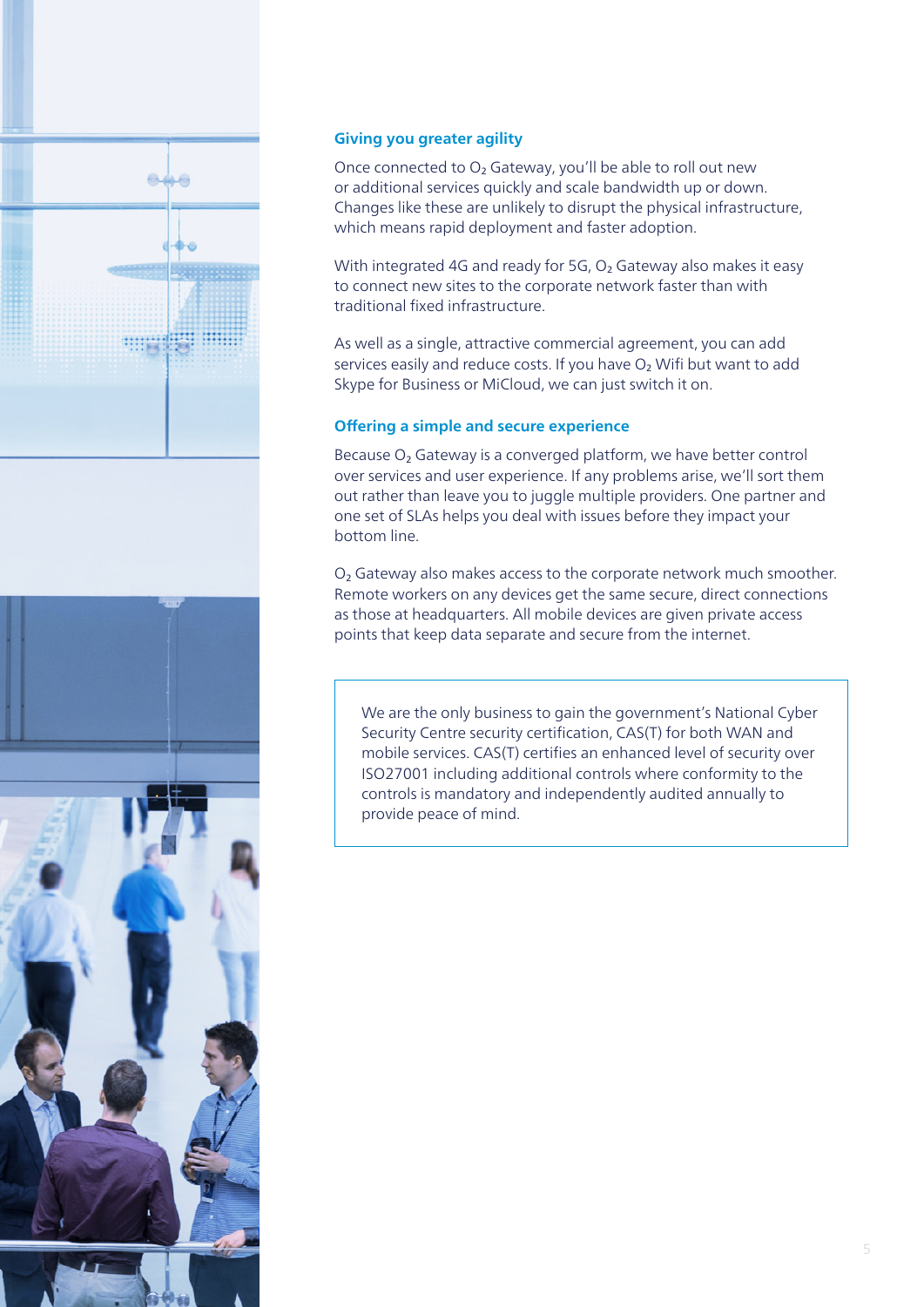## Impact of O<sub>2</sub> Gateway









#### **In the boardroom**

- Faster route to smarter working and digital transformation
- Better use of resources and more cost-effective projects
- Enhanced access for remote teams to corporate data through 3G and 4G
- Proven savings of millions

#### **For procurement**

- Multiple services provided under a single SLA
- Easier way to allocate resources
- Simplified contract information for easier internal decision-making
- Reduced costs from flexible commercial options

#### **On-site**

- Easy access to full corporate network from any site
- Seamless collaboration for managing complex projects
- No hassle to add new sites onto the network
- Fewer errors and less time on the job

#### **For IT**

- Simpler network and user access management
- Faster provisioning of new services (days not months)
- Consistent user experiences across the network
- Peace of mind at network, connection and endpoint level
- Dedicated access from your corporate network to public cloud providers where other services, databases or systems are hosted

O2 is on a mission to be **"the best provider of integrated digital services in the UK"** based on three key pillars: creating a platform for a digital economy; providing service excellence, whilst being underpinned by brilliant digital experiences.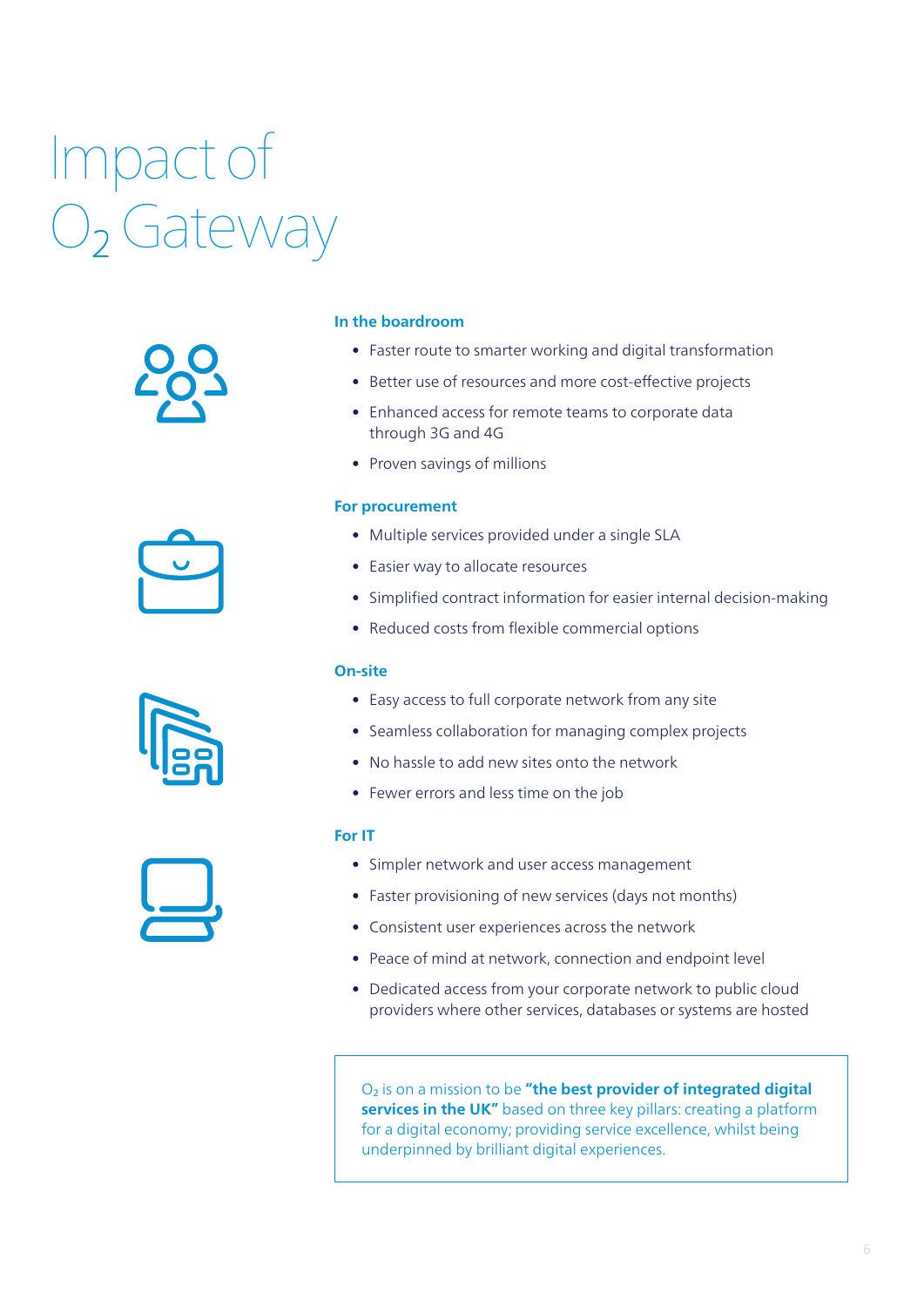### Next steps

Let's meet to review your connectivity requirements and where you could see the biggest impact from  $O<sub>2</sub>$  Gateway. We can speak first to discuss the most appropriate attendees, agenda and timeline for a meeting.

#### **And here's how you can benefit:**

- O<sub>2</sub> Gateway is the UK's first truly converged, ubiquitous communications network recognised at the Computer Vendor Excellence Awards in 2016 with the 'Networking Infrastructure' award.
- It gives your business a proven blueprint for digital transformation, so you can:
	- » deliver exceptional customer experiences via any channel,
	- » reach the right people, with the right promotion, at the right time,
	- » build your digital transformation on a trusted platform,
	- » achieve competitive advantage ahead of your competitors,
	- » ensure you free up budgets to focus on your core business, and
	- » rest assured security's built-in as we're the only provider to achieve CAS(T) security certification for mobile and wide area network (WAN) infrastructures.
- It unifies multiple communication and collaboration tools so your people can work securely and without interruption.
- It offers all of this through one contract, one supplier and one network.
- **On an award winning network** and we want to keep it that way. That's why we continue to invest significantly in our network, as uSwitch recognised when we won Best Network Coverage in the uSwitch Mobile Awards 2018. And Ofcom has confirmed that we've delivered on our licence obligation to provide 98% indoor coverage for 4G. Our commitment to invest significantly in our network will help us further strengthen the experience for our customers through improved coverage, more reliability and increased capacity.

### Want to learn more?

Call us on 01235 433507, or watch the video [here](http://www.o2.co.uk/enterprise/services/connectivity/o2-gateway).